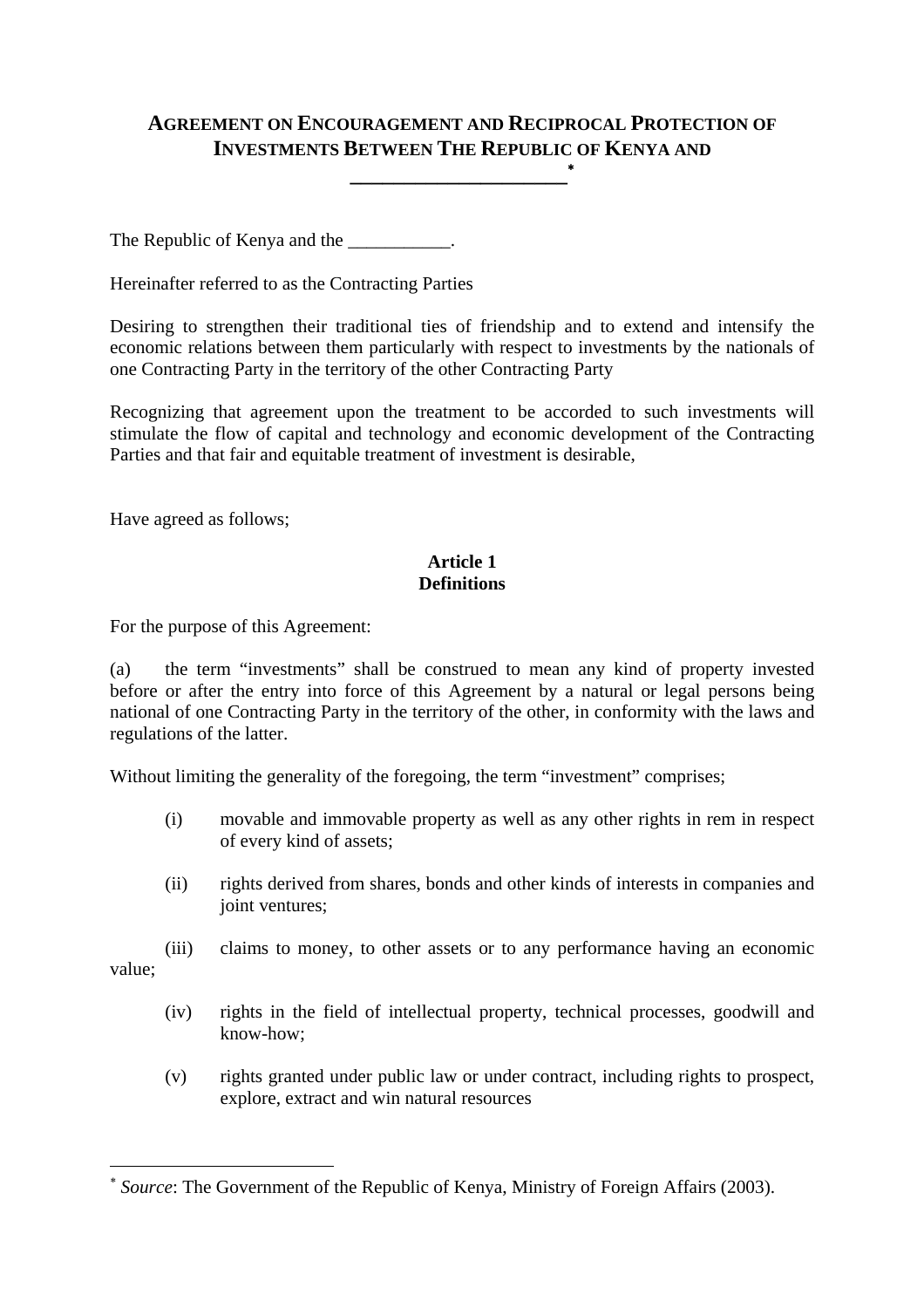(vi) the minimum volume of investment set at \_\_\_\_\_\_\_\_\_\_ million US dollars or the equivalent.

(b) "investor" means the following subjects which have made an investment in the territory of the other Contracting Party in accordance with the present Agreement:

- (i) natural persons who, according to the law of that Contracting Party, are considered to be its nationals;
- (ii) a legal entity, including companies, corporations, business associations and other legally recognized entities, which are constituted or otherwise duly organized under the law of that Contracting Party and have their seat together with effective economic activities in the territory of that same Contracting Party.

c) "returns" means all amounts yielded by an investment and in particular, though not exclusively, include profits, interest, capital gains, dividends, royalties, fees or other incomes.

d) "territory" means in respect of each of the Contracting Party the land territory and territorial waters of each of the Contracting Party, over which it has jurisdiction and sovereign rights pursuant to international law.

#### **Article 2 Promotion and encouragement of investments**

1. Either Contracting Party shall, within the framework of its laws and regulations, promote economic cooperation through the protection in its territory of investments of investors of the other Contracting Party, subject to its right to exercise powers conferred by its laws or regulations, each Contracting Party shall admit such investments.

2. Each contracting party shall endeavour to encourage the use of local resources both human and material for the promotion of investment in the country of both contracting parties

#### **Article 3 Most favoured nation treatment**

a) Each Contracting Party shall ensure fair and equitable treatment of investment of investors of the other Contracting Party and shall not impair, by unreasonable or discriminatory measures, the operation, management, maintenance, use, enjoyment or disposal thereof.

b) More particularly, each Contracting Party shall accord to such admitted investments and returns on investments treatment that in any case shall not be less favourable than that accorded to admitted investments or returns of investments of investors of any third State.

c) If a Contracting Party has accorded special advantages to investors of any third State by virtue of agreements establishing customs unions, economic unions, monetary unions or similar institutions, or on the basis of interim agreements leading to such unions or institutions, that Contracting Party shall not be obliged to accord such advantages to investors of the other Contracting Party.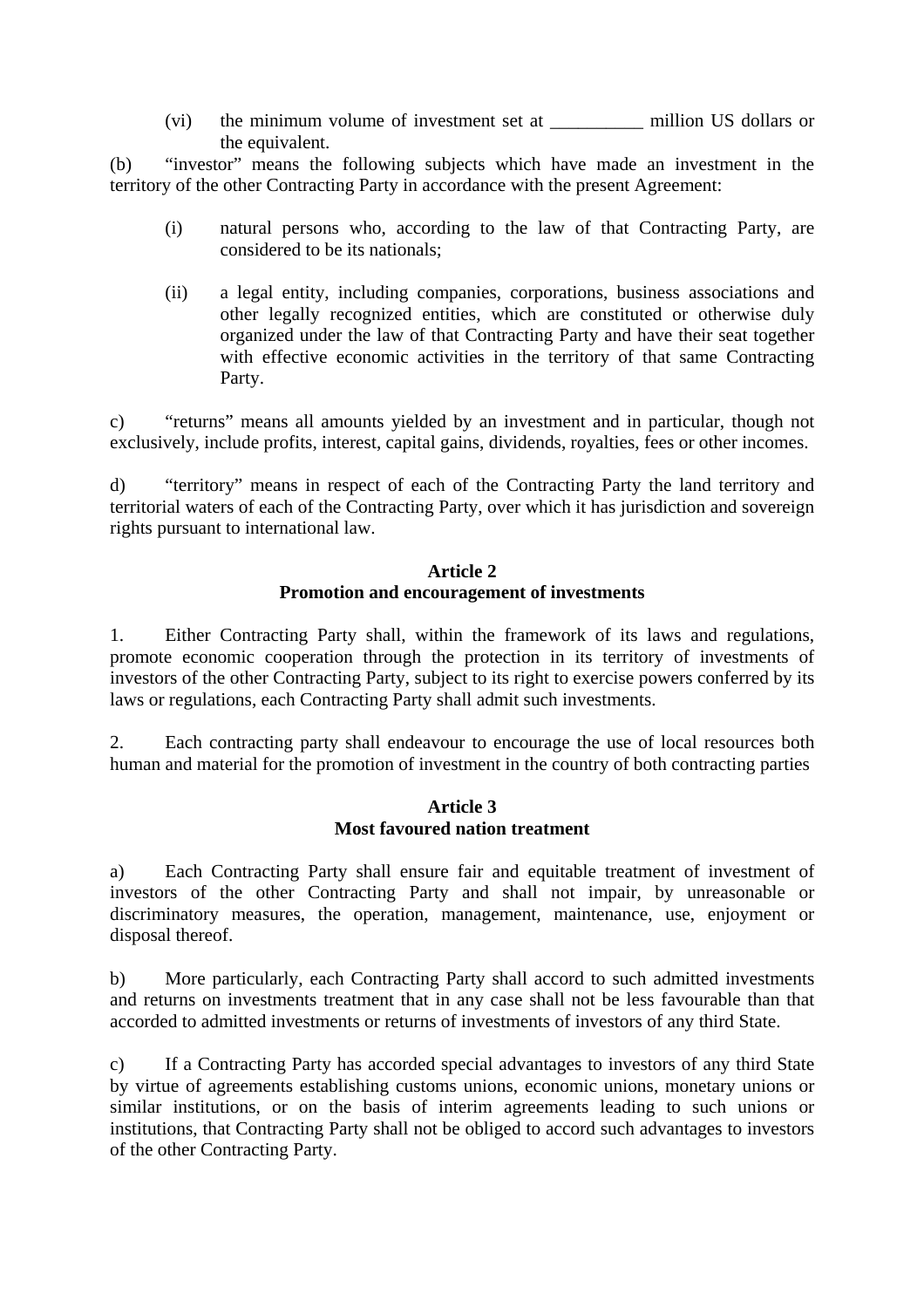#### **Article 4 National treatment**

a) Each Contracting Party shall accord in its territory to the investments or returns of investors of the other Contracting Party treatment that is not less favourable than that it accords to the investments or returns of its own investors.

b) Each of the Contracting Parties shall extend to the investors of the other Contracting Party, treatment that is not less favourable than that it accords to its own investors in regard to management, control, use enjoyment and disposal in relation to investments which have been received in its territory.

# **Article 5 Expropriation and Compensation**

a) Neither Contracting Party shall take any measures depriving, directly or indirectly, an investor of the other Contracting Party of an investment unless the following conditions are complied with:

- (i) The measures are taken in the public or national interest and in accordance with the law;
- (ii) The measures are not discriminatory;
- (iii) Provisions for the payment of prompt, adequate and effective compensation accompany the measures.

b) The compensation shall be based on the market value of the investments affected immediately before the measure became public knowledge. Where that value cannot be readily ascertained, the compensation may be determined in accordance with generally recognised equitable principles of valuation taking into account the capital invested, depreciation, capital already repatriated, replacement value and other relevant factors. This compensation shall carry an interest at the appropriate market rate of interest from the date of expropriation or loss until the date of payment.

c) The investor affected shall have a right to access, under the law of the Contracting Party making the expropriation, to the judicial authority of that Part, in order to review the amount of compensation and the legality of any such expropriation or comparable measure.

#### **Article 6 Transfer of Payments**

(a) Each Contracting Party shall allow without delay the investors of the other Contracting Party the unrestricted transfer of payments in connection with the investment in a freely convertible currency, subject to the right of the former Contracting Party to impose equitably and in good faith such measures as may be necessary to safeguard the integrity and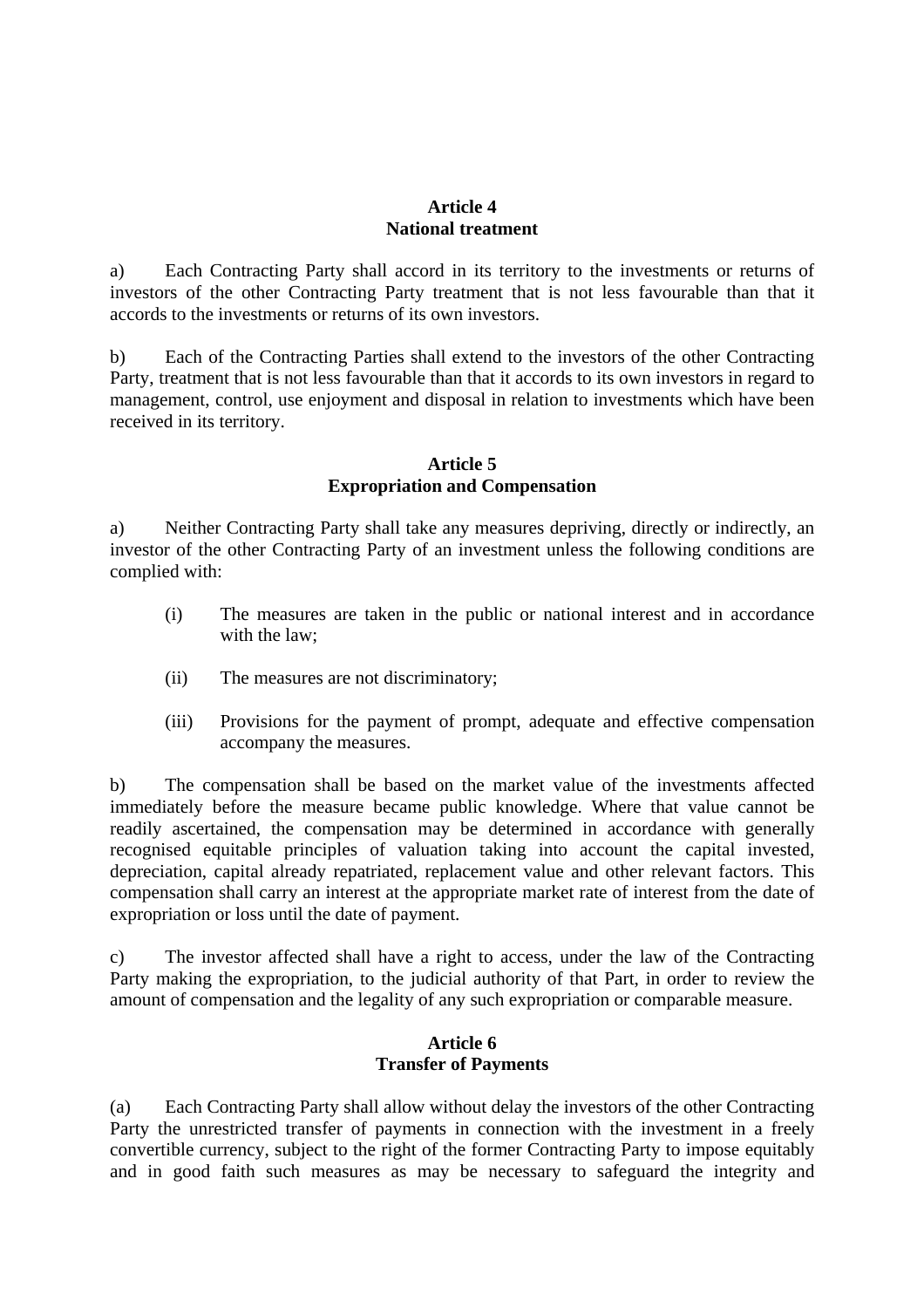independence of its currency, its external financial position and balance of payments consistent with its rights and obligations as a member of the International Monetary Fund. Such transfers include in particular:

- i. interests, dividends, profits and other returns;
- ii. repayments of loans related to investment;
- iii. the proceeds of partial or total sale of the investment;

 iv. compensation for dispossession or loss described in Article 5 of this Agreement

 v. the earnings of foreign employees working in relation to an investment once the legal requirements have been fulfilled.

(b) A transfer shall be deemed to have been made without delay if carried out within such period as is normally required for the completion of transfer formalities. The said period shall start on the day on which the relevant request has been submitted in due form and may in no case exceed six months. Transfers shall be made at the prevailing rate of exchange on the date of transfer.

(c) Equity capital can only be transferred one year after it has entered the territory of the Contracting Party unless its legislation provides for a more favourable treatment.

# **Article 7 Performance requirements**

Within the context of its national economic policies and goals, each Party shall endeavour to avoid imposing on the investments of investors of the other Party conditions, which require the export of goods produced, or purchase of goods or services locally. This provision shall not preclude the right of either Contracting Party to impose restrictions on the importation of goods and services into their respective territories.

#### **Article 8 Entry and sojourn of foreign nationals**

The Contracting Parties shall within the framework of their national legislation give sympathetic consideration to applications for the entry and sojourn of persons of either Contracting Party who wish to enter the territory of the other Contracting Party in connection with the making and carrying through of an investment; the same shall apply to nationals of either Contracting Party who in connection with an investment wish to enter the territory of the other Contracting Party and sojourn there to take up employment. Application for work permits shall also be given sympathetic consideration.

# **Article 9 Transparency**

Each Contracting Party shall make public all laws, regulations, administrative practices and procedures that pertain to or affect investments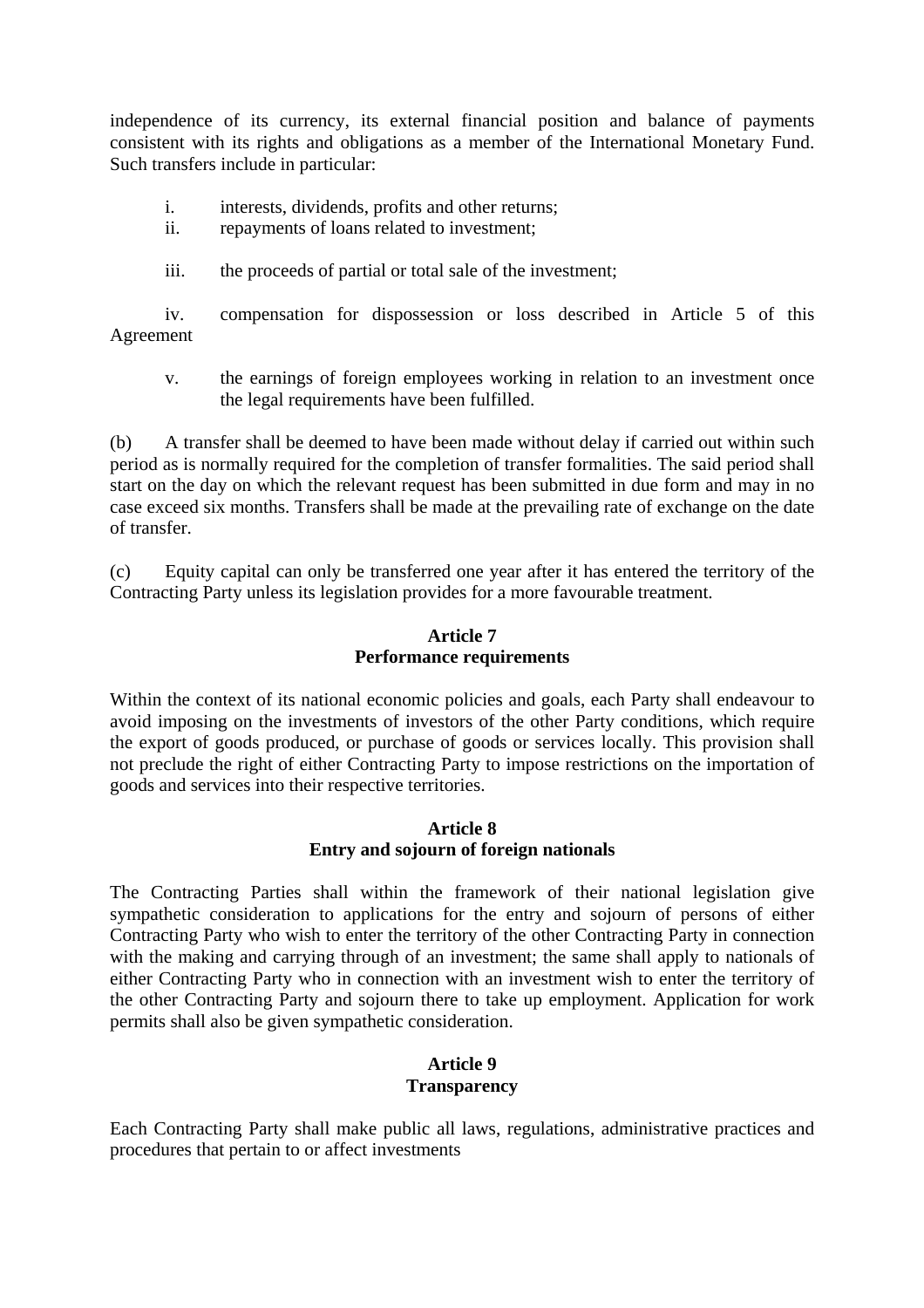# **Article 10 Investor-to-State dispute resolution**

(a) In the event of a dispute between a Contracting Party and a national of the other Contracting Party relating to an investment, the parties to the dispute shall initially seek to resolve the dispute by consultations and negotiations.

(b) If the dispute in question cannot be resolved through consultations and negotiations, either party to the dispute may:

- i. In accordance with the law of the Contracting Party which has admitted the investment, initiate proceedings before that Contracting Party's competent judicial or administrative bodies;
- ii. If both Contracting Parties are at the time party to the 1965 Convention on the Settlement of Investment of Investment Disputes between States and Nationals of other States ("the Convention"), refer the dispute to the International Centre for the Settlement of Investment Disputes ("the Centre") for conciliation or arbitration pursuant to Article 28 or 36 of the Convention;
- iii. If both Contracting Parties are not at the time party to the Convention, refer the dispute to an Arbitral Tribunal constituted in accordance with……..or by agreement, to any other arbitral authority.

(c) Where a dispute is referred to the Centre pursuant to sub-paragraph (b)(ii) of this Article:

- i. Where the action is taken by a national of one Contracting Party, the other **Contracting**
- ii. Party shall consent in writing to the submission of the dispute to the Centre within thirty days of receiving such a request from the national.
- iii. If the parties to the dispute cannot agree whether conciliation or arbitration is the more appropriate procedure, the national affected shall have the right to choose;
- iv. A company which is constituted or incorporated under the law in force in the territory of one Contracting Party and in which before the dispute arises the majority of the shares are owned by nationals of the other Contracting Party shall, in accordance with Article 25(2)(b) of the Convention, be treated for the purpose of the Convention as a company of the other Contracting Party.

(d) Once an action referred to in paragraph (b) of this Article has been taken, neither Contracting Party shall pursue the dispute through diplomatic channels unless:

 i. The relevant judicial or administrative body, the Secretary General of the Centre, the arbitral authority or tribunal or the conciliation commission, as the case may be, has decided that it has no jurisdiction in relation to the dispute in question; or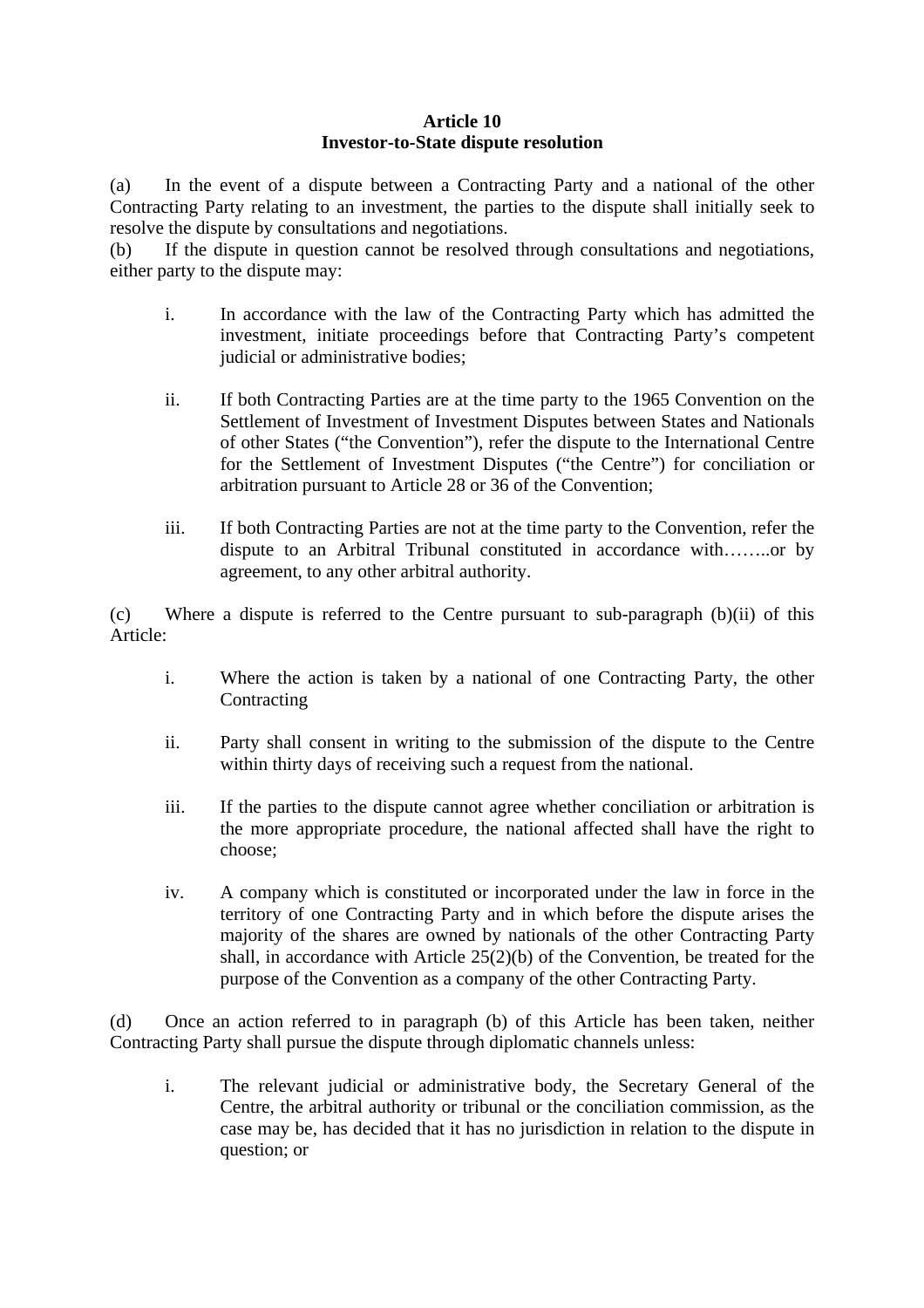ii. The other Contracting Party has failed to abide by or comply with any judgement, award, order or other determination made by the body in question.

(e) In any proceeding involving a dispute relating to an investment, a Contracting Party shall not assert, as a defence, counter-claim right of set-off or otherwise, that the national concerned has received or will receive pursuant to an insurance or guarantee contract, indemnification or other compensation for all or part of any alleged loss

#### **Article 11 Dispute between the Contracting Parties**

(a) Disputes between the Contracting Parties concerning the interpretation or application of this Agreement should, as far as possible, be settled through negotiation.

(b) If a dispute between the Contracting Parties cannot thus be settled within six months from the time the dispute arose, it shall upon the request of either Contracting Party be submitted to an arbitral tribunal

(c) Such an arbitral tribunal shall be constituted for each individual case in the following way: Within two months of the receipt of the request for arbitration, each Contracting Party shall appoint one member of the tribunal. Those two members shall then select a national of a third State who on approval by the two Contracting Parties shall be appointed Chairman of the tribunal. The Chairman shall be appointed within two months from the date of appointment of the other two members.

(d) If within the periods specified in paragraph (3) of this Article the necessary appointments have not been made, either Contracting Party may, in the absence of any other agreement, invite the President of the International Court of Justice to make any necessary appointments. If the President is a national of either Contracting Party or if he is otherwise prevented from discharging the said function, the Vice President shall be invited to make the necessary appointments. If the Vice President is a national of either Contracting Party or if he too is prevented from discharging the said function, the Member of the International Court of Justice next in seniority who is not a national of either Contracting Party shall be invited to make the necessary appointments.

(e) The arbitral tribunal shall reach its decision by a majority of votes. Such decisions shall be binding on both Contracting Parties. Each Contracting Party shall bear the cost of its own member of the tribunal and of its representation in the arbitral proceedings; the cost of the Chairman and the remaining costs shall be borne in equal parts by the Contracting Parties. The tribunal may, however, in its decision direct that a higher proportion of cost shall be borne by one of the two Contracting Parties, and this award shall be binding on both Contracting Parties. The tribunal shall determine its own procedures

# **Article 12 Applicable Laws**

Except as otherwise provided in this Agreement, all investments shall be governed by the laws in force in the territory of the Contracting Party in which such investments are made including such laws enacted for the protection of its essential security interests or in